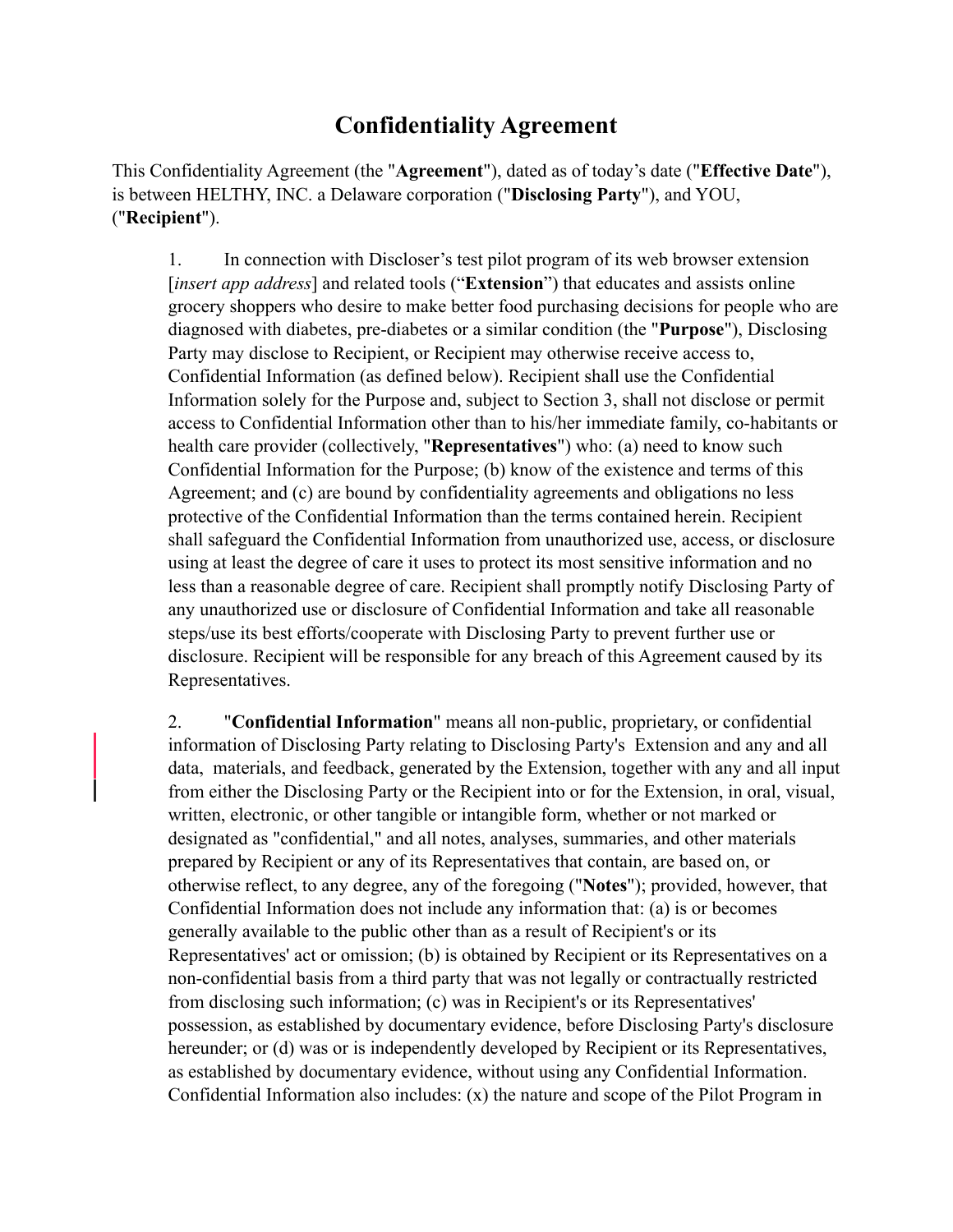which the Recipient is participating, and any related facts and discussions regarding the Purpose and that Confidential Information has been disclosed; and (y) any terms, conditions or arrangements discussed as part of the Pilot Program.

<span id="page-1-0"></span>3. If Recipient or any of its Representatives is required by applicable law or a valid legal order to disclose any Confidential Information, Recipient shall, before such disclosure, notify Disclosing Party of such requirements so that Disclosing Party may seek a protective order or other remedy, and Recipient shall reasonably assist Disclosing Party therewith. If Recipient remains legally compelled to make such disclosure, it shall: (a) only disclose that portion of the Confidential Information that, in the written opinion of its legal counsel, Recipient is required to disclose; and (b) use reasonable efforts to ensure that such Confidential Information is afforded confidential treatment.

4. In addition to this Agreement, Recipient's access to and use of Helthy's Website, Extension and any related tools are subject to Helthy's Terms of Use and Privacy Policy.

5. Unless otherwise agreed in a writing signed by both parties, on the expiration of this Agreement or otherwise at Disclosing Party's request, Recipient shall within thirty

(30) days/promptly, at Disclosing Party's option, either return to Disclosing Party or destroy all Confidential Information in its and its Representatives' possession other than Notes, and destroy all Notes, and certify in writing to Disclosing Party the destruction of such Confidential Information.

6. Disclosing Party has no obligation under this Agreement to (a) disclose any Confidential Information or (b) negotiate for, enter into, or otherwise pursue the Purpose. Disclosing Party provides all Confidential Information without any representation or warranty, expressed or implied, as to the accuracy or completeness thereof, and Disclosing Party will have no liability to Recipient or any other person relating to Recipient's use of any of the Confidential Information or any errors therein or omissions therefrom.

7. Disclosing Party retains its entire right, title, and interest in and to all Confidential Information, and no disclosure of Confidential Information hereunder will be construed as a license, assignment, or other transfer of any such right, title, and interest to Recipient or any other person.

8. The rights and obligations of the parties under this Agreement expire five (5) years after the Effective Date; provided that with respect to Confidential Information that is a trade secret under the laws of any jurisdiction, such rights and obligations to the trade secrets will survive such five (5) year expiration until, if ever, such Confidential Information loses its trade secret protection other than due to an act or omission of Recipient or its Representatives.